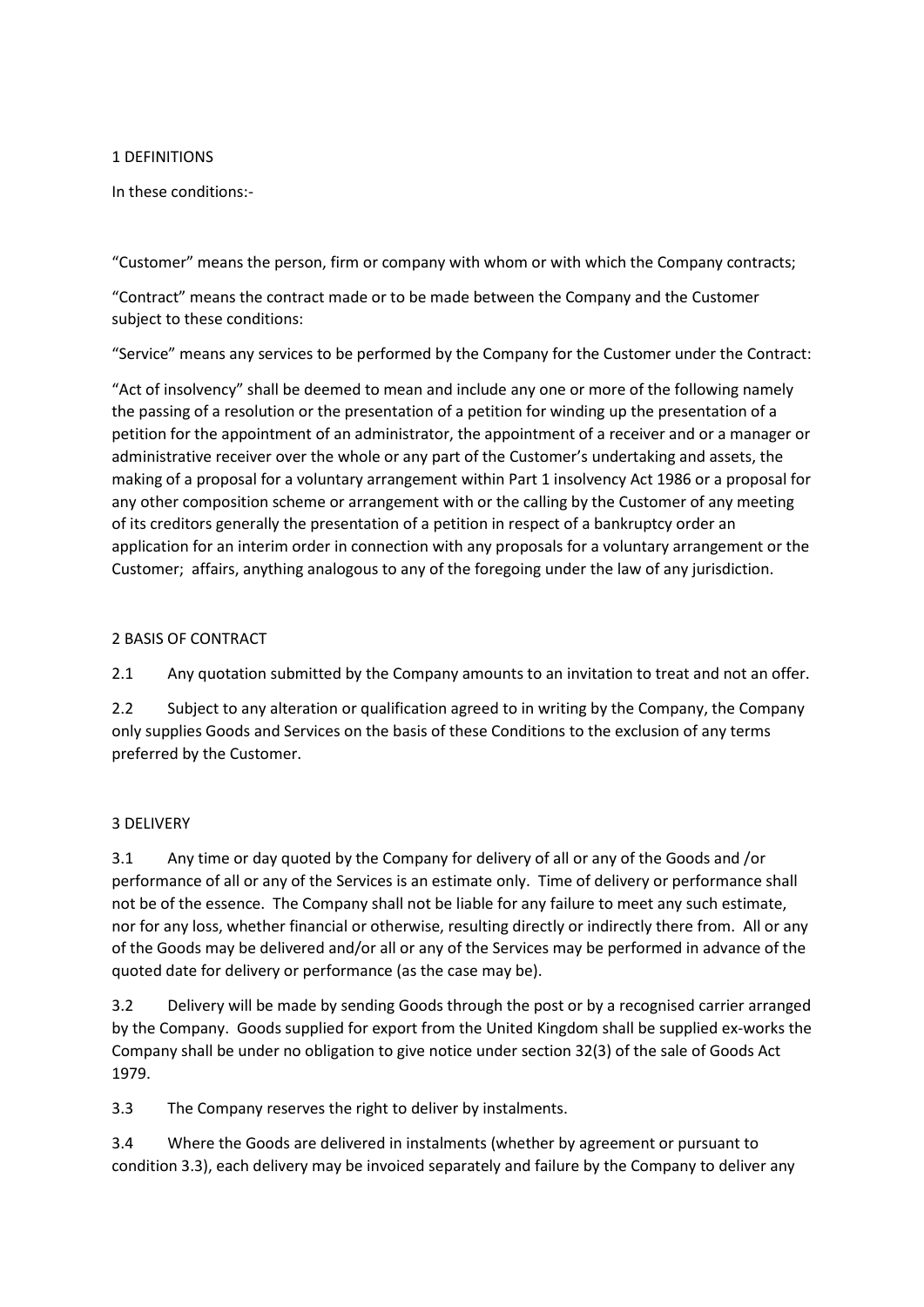one or more of the instalments or any claim by the Customer in respect of any one or more instalments shall not entitle the Customer to treat the Contract as a whole as repudiated.

3.5 3.5.1 Notification of short delivery (measured by weight or number) or damage in transit must be recorded on the carrier's delivery book (save where Goods have been accepted from the Carrier without being checked in which event the delivery book must be signed "not examined") and in any event made in writing to the Company within ten days of the receipt of the Goods. Such

Goods must be kept intact with the packing and the Company must be allowed to inspect the same.

3.5.2 Notification of non-delivery must be made in writing to the Company within ten days after the date of the Company's invoice.

3.5.3 Subject to compliance by the Customer with the foregoing Conditions, the Company shall (subject to condition 3.5.4) make good by reimbursement of the price, repair or replacement (at the Company's option) any such non delivery short delivery or damage and apart from such reimbursement or repair or replacement and in the absence of notification as aforesaid the Company shall not be liable for any such non delivery short delivery or damage in transit nor for any loss, financial or otherwise resulting directly or indirectly there from any such shortage, damage or non-delivery shall not entitle the Customer to reject the goods or rescind the contract.

3.5.4 The Company shall be under no liability to the Customer in connection with any damage or loss in transit where delivery takes place by post or by collection by the Customer or its carrier.

## 4 DESCRIPTION

4.1 All descriptive and technical specifications figures for performance drawings, catalogues promotional materials, display stands, illustrations and particulars of weight and dimensions supplied by the Company are approximate only and the Company reserves the right without notice to the Customer to alter such matters and to supply to Goods as so altered in performance of the Contract.

4.2 Any alterations or modifications made by the Customer shall be at the Customer's risk and the Customer will ensure that the Goods are only used in a manner and purpose for which they are appropriate and that any instructions are passed on to any party to whom the Customer supplies the goods.

#### 5 PRICE

5.1 The Company shall be entitled to the invoice the Customer for the price of the Goods on or at any time after the Company has notified the Customer that the goods are ready for collection or the Company has tendered delivery of the goods.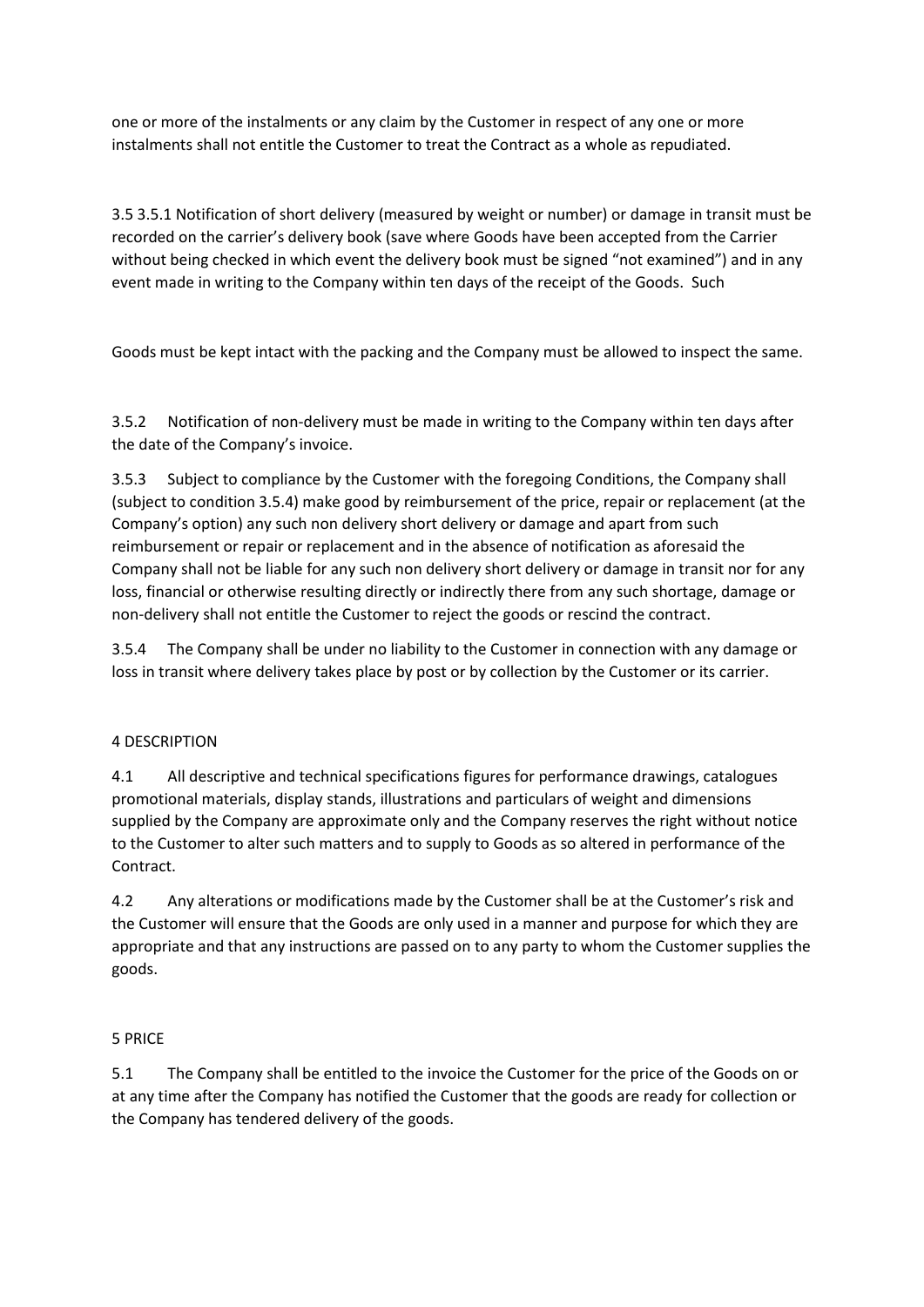5.2 Notwithstanding any quotation, the actual price to be charged to the Customer under the contract may be increased in line with the Company's prices current as at the date of invoice. All prices are exclusive of VAT which shall be payable by the Customer.

5.3 The Company reserves the right to charge for carriage in addition and to impose a minimum order charge.

5.4 The Customer shall make payment in full within thirty days following the date of invoice. Interest at 5% above the base rate for the time being and from time to time of HSBC Bank Plc. will be charged on a daily basis on all monies outstanding after the due date until the actual date of payment (as well after judgement as before), and any cash discount referred to in the quotation, correspondence and/or elsewhere may be withdrawn.

# 6 RISK AND TITLE

6.1 Risk in the Goods shall pass to the Customer immediately on despatch to the post office, delivery to the Customer or collection by the Customer or its carrier (as the case may be).

6.2 Notwithstanding delivery, property in and title to the Goods shall remain in the Company (which reserves all right to dispose of them) until the Company has received payment (in cleared funds) of the full price of A) all Goods or Services the subject of the Contract and B) all other goods and services supplied by the Company to the Customer under any other contract whatsoever.

6.3 Subject as herein provided, the Customer shall nevertheless be entitled to deal with the goods to which the Company retains title in the ordinary course of business provided that:

A) The Customer shall not purport to dispose of property in and title to the goods until delivery to its own customer. B) The Customer shall first deal with the goods that it has paid for and any payments by the company from the customer shall first be appropriated to goods dealt with by the customer. C) If the goods are altered or any goods become attached to the goods or if any part of the goods is replaced such alteration, attachment or replacement shall not affect the company's property in and title to the goods.

6.4 Until property in and title to the goods passes to the customer.

6.4.1 The customer shall hold the goods as bailee for the company and shall keep the goods in such a way that they are readily identifiable as the property of the company and shall keep the same properly stored, protected and insured: and

6.4.2 The company shall be entitled at any time to revoke the customer's power to deal with the goods and:

6.4.3 The customer's power to deal with the goods shall automatically cease if the customer shall commit or be subject to any act of insolvency: and

6.4.4 The customer shall not make any modification to the goods or their packaging or alter remove or tamper with any marks, numbers or other means of identification used on or relation to the goods.

6.5 Upon determination of the customer's power to deal with the goods under conditions 6.4.2 or 6.4.3. The customer shall place the goods at the disposal of the company and the company and its servants and agents are hereby irrevocably authorised without the need for consent of any third party using only such force as may be necessary to enter upon any premises of the customer for the purpose of removing (including where necessary detaching from other items) the goods.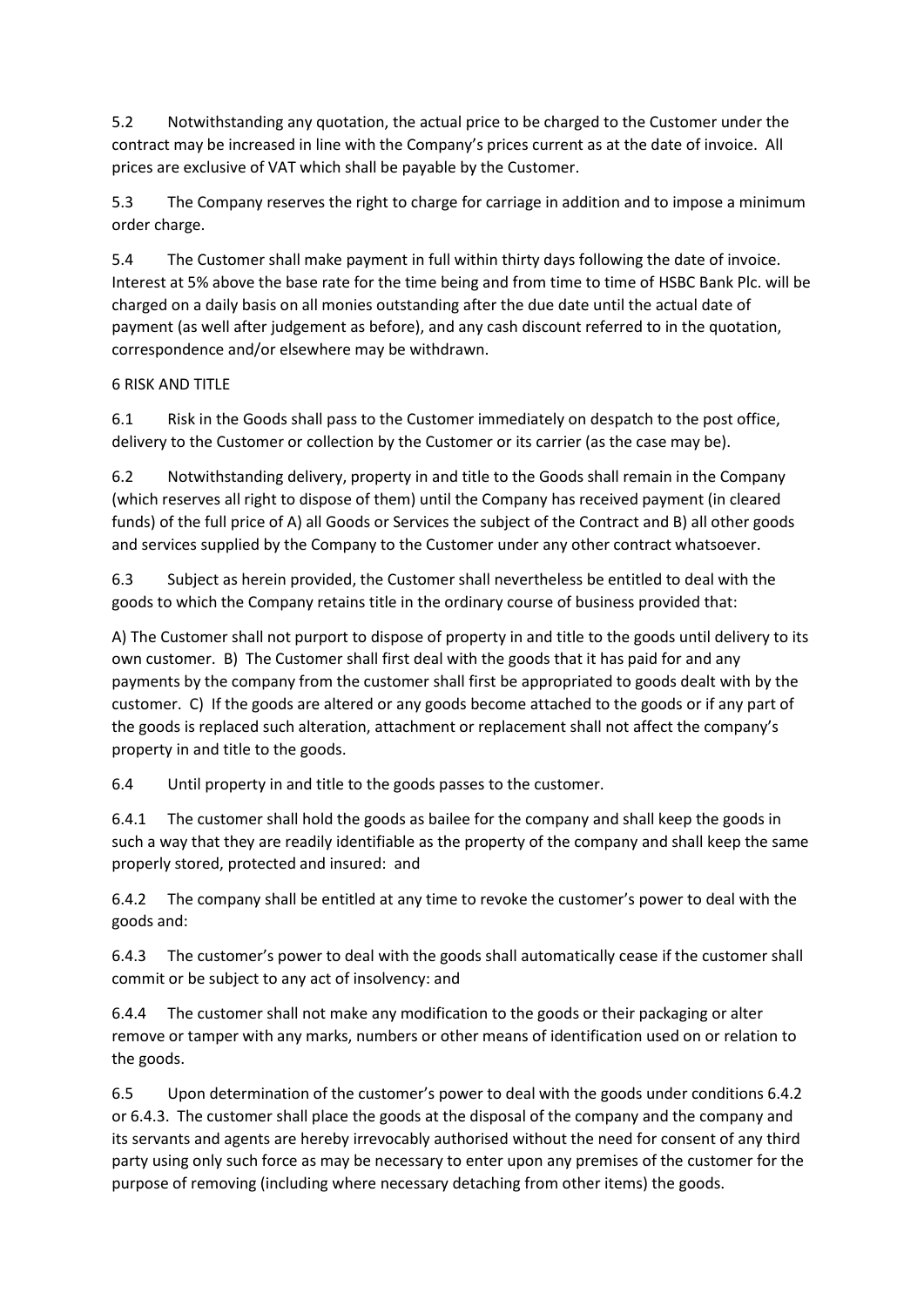# 7 TERMINATION AND SUSPENSION

Without prejudice to any rights and remedies available to it, the company shall be entitled, forthwith on written notice to the customer either to terminate wholly or in part the contract or to withhold performance of all or any of its obligations under the contract and /or any other contract with the customer (and on the giving of such notice all monies outstanding from the customer to the company shall become immediately due and payable) if:

7.1 Any sum owing to the company from the customer on any account whatsoever shall be unpaid after the due date for payment.

7.2 The customer shall refuse to take delivery of or collect any of the goods and /or to allow the performance of all the services in accordance with terms of the contract.

7.3 The customer shall commit or be subject to any act of insolvency:

7.4 The customer shall commit any breach of any contract (including without limitation the contract) with the company.

7.5 The customer shall refuse to make any pre-payment as here in after provided.

In the event of any such suspension, the company shall be entitled to require, as a condition of resuming performance under the contract, pre-payment of any sum or sums due or to become due to it and/or to terminate as a result of the same event giving rise to the suspension. Termination of the contract (howsoever occasioned) or of any other contract pursuant to this clause shall not affect the coming into force or the continuance in force of any provision hereof or of such other contract which is expressly or by implication intended to come into or continue in force on or after such termination.

## 8 WARRANTY

8.1 The company shall make good at its option by reimbursement of the whole or part of the price or by repair or by replacement.

(i) any defect developing under normal use in the goods and due solely to faulty design (except where supplied by or on behalf of the customer) materials and /or workmanship: provided that any such failure or defect is upon discovery promptly notified to the company in writing and in any event within twelve months from delivery or notification for collection (as the case may be)

8.2 The company shall not (except in respect of death or personal injury caused by the negligence of the company its officers employees or agents and any liability which cannot be excluded under Part 1 Consumer Protection Act 1987) be liable to the customer by reason of any representation or implied warranty condition, or other term (all of which are hereby excluded to the extent permitted by law) or any duty at common law or under statue, or under the express terms of the contract or otherwise on any common law, statutory or other basis whatsoever, for any injury and or loss and/or damage of any kind whatsoever and howsoever arising or arisen whether direct, indirect consequential or special and howsoever caused (whether occasioned by the negligence of